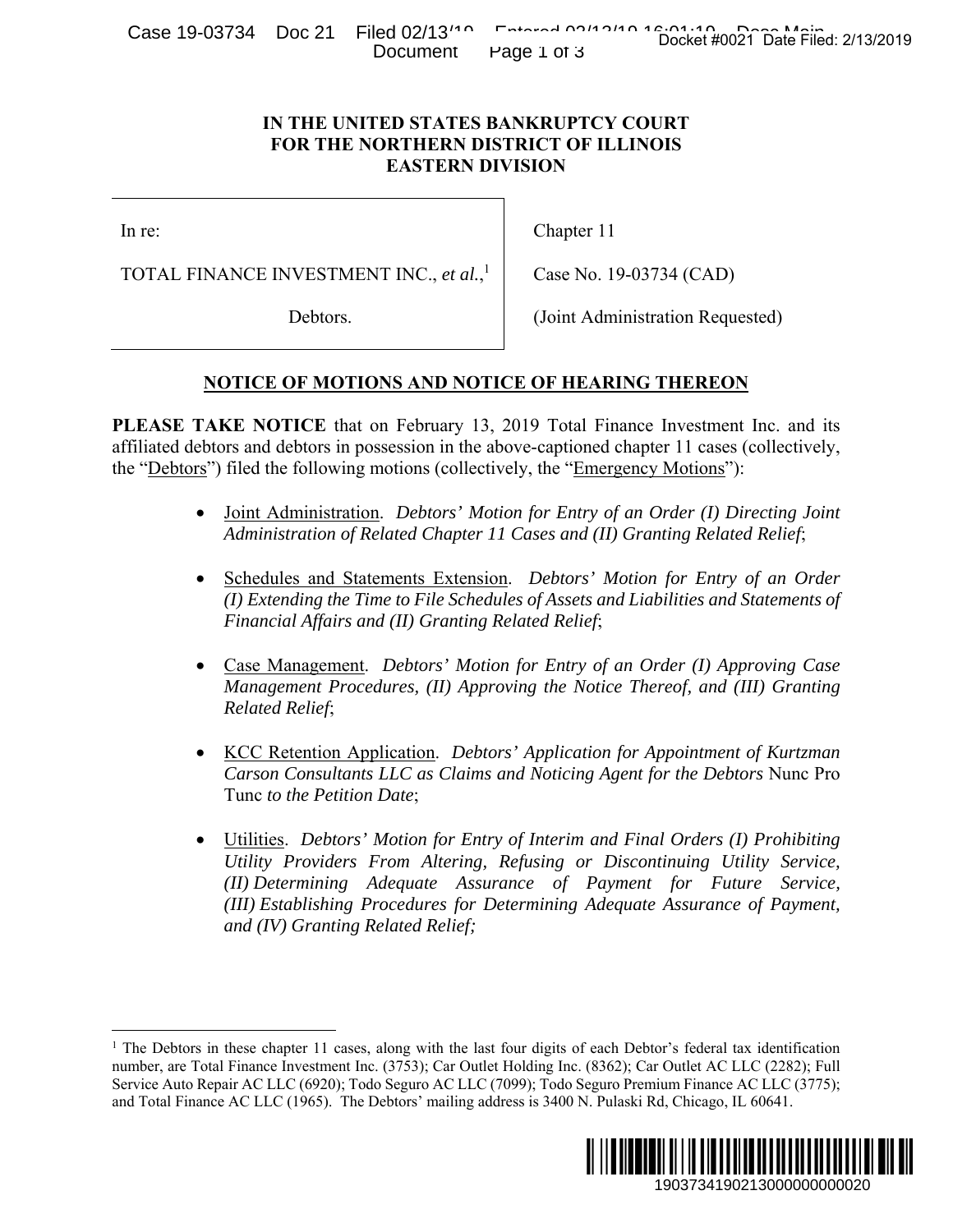### Case 19-03734 Doc 21 Filed 02/13/19 Entered 02/13/19 16:01:19 Desc Main Page 2 of 3

- Insurance. *Debtors' Motion for Entry of Interim and Final Orders (I) Authorizing the Debtors to (A) Continue to Maintain Their Insurance Policies, and (B) Honor All Insurance Obligations, (II) Modifying the Automatic Stay, to the Extent Necessary and (II) Granting Related Relief*;
- Taxes. *Debtors' Motion for Entry of Interim and Final Orders (I) Authorizing the Debtors to Pay Certain Prepetition Taxes and Fees, (II) Authorizing Financial Institutions to Honor and Process Related Checks and Transfers, and (III) Granting Related Relief*;
- Cash Management. *Debtors' Motion for Entry of Interim and Final Orders (I) Authorizing the Debtors to (A) Continue Using Their Existing Cash Management System, Including Existing Bank Accounts, (B) Honor Certain Prepetition Obligations Related Thereto, (C) Continue Interdebtor Transactions, and (D) Maintain Existing Business Forms and (II) Granting Related Relief*;
- Employee Wages. *Debtors' Motion for Entry of Interim and Final Orders (I) Authorizing the Debtors to (A) Pay Prepetition Wages, Salaries, Commissions, Bonuses, Employee Benefits, Prepetition Payroll Taxes, and Other Obligations and (B) Maintain Compensation and Benefits Programs and Pay Related Administrative Obligations, (II) Authorizing Applicable Banks and Other Financial Institutions to Honor and Process Related Checks and Transfers, and (III) Granting Related Relief*;
- Lien Claimants. *Debtors' Motion for Entry of Interim and Final Orders (I) Authorizing the Debtors to Pay Prepetition Claims of Certain Lien Claimants and (II) Granting Related Relief*;
- Customer Programs. *Debtors' Motion for Entry of Interim and Final Orders Authorizing Debtors to (I) Maintain and Administer Prepetition Customer Programs and Practices, (II) Pay and Honor Related Prepetition and Post Petition Obligations, (III) Pay and Honor Credit Card Chargebacks and Processing Fees, and (IV) Granting Related Relief*;
- DIP Financing and Cash Collateral. *Debtors' Motion for Entry of Interim and Final Orders (I) Authorizing (A) Secured Post-Petition Financing on a Super-Priority Basis Pursuant to 11 U.S.C. § 364, (B) Use of Cash Collateral Pursuant to 11 U.S.C. § 363 and (C) Grant of Adequate Protection Pursuant to 11 U.S.C. §§ 363 and 364, (II) Scheduling a Final Hearing Pursuant to Bankruptcy Rule 4001(c), and (III) Granting Related Relief.*

**PLEASE TAKE FURTHER NOTICE** that a hearing on each of the Emergency Motions will be held on Thursday February 14, 2019 at 10:30 a.m. CT, before the Honorable Carol A. Doyle of the United States Bankruptcy Court for the Northern District of Illinois, or any other judge sitting in her place and stead, at Courtroom 742 in the Dirksen Federal Building, 219 S. Dearborn Street,